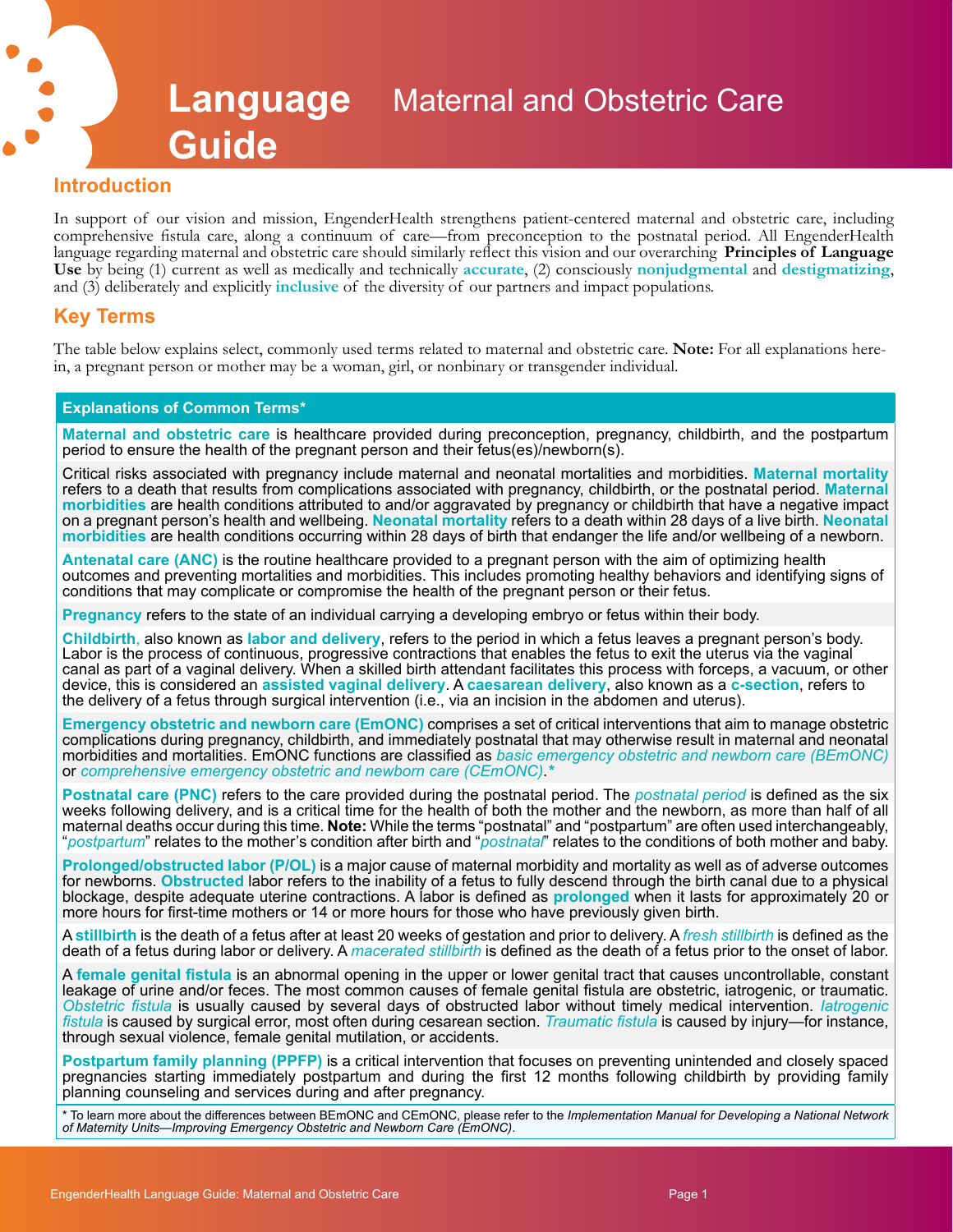

# **Core Principles**

Our core principles related to maternal and obstetric care focus on **patient rights** and **safety** and include the following:

- **•** All persons have the right to make decisions about their own bodies.
- **•** All persons have the right to determine if, when, and with whom to have children.
- **•** All persons should be treated with dignity and respect when accessing maternal and obstetric care.
- **•** All persons have the right to safe, effective, affordable, and respectful maternal and obstetric care.
- **•** No one should be forced to undergo any medical intervention or surgical procedure without their full, free, informed consent.
- **•** All persons have the right to full, free, informed choices in family planning—including postpartum family planning regardless of their parity or other obstetric status.

# **Recommended Language**

The table below provides examples of accurate, inclusive, unbiased language—as well as language to avoid.

| Say this                                        | Not that!<br>×.                     |
|-------------------------------------------------|-------------------------------------|
| Vaginal birth or delivery                       | Natural or normal birth or delivery |
| Pregnancy over 35 or pregnancy at X age         | Geriatric pregnancy                 |
| Request informed consent                        | Consent her                         |
| Patient declined care                           | Patient refused care                |
| Conditions that may prevent embryo implantation | Inhospitable uterus                 |
| Cervical insufficiency                          | Incompetent cervix                  |
| Slow contractions                               | Poor maternal effort                |
| Could benefit from pain management              | Low pain threshold                  |